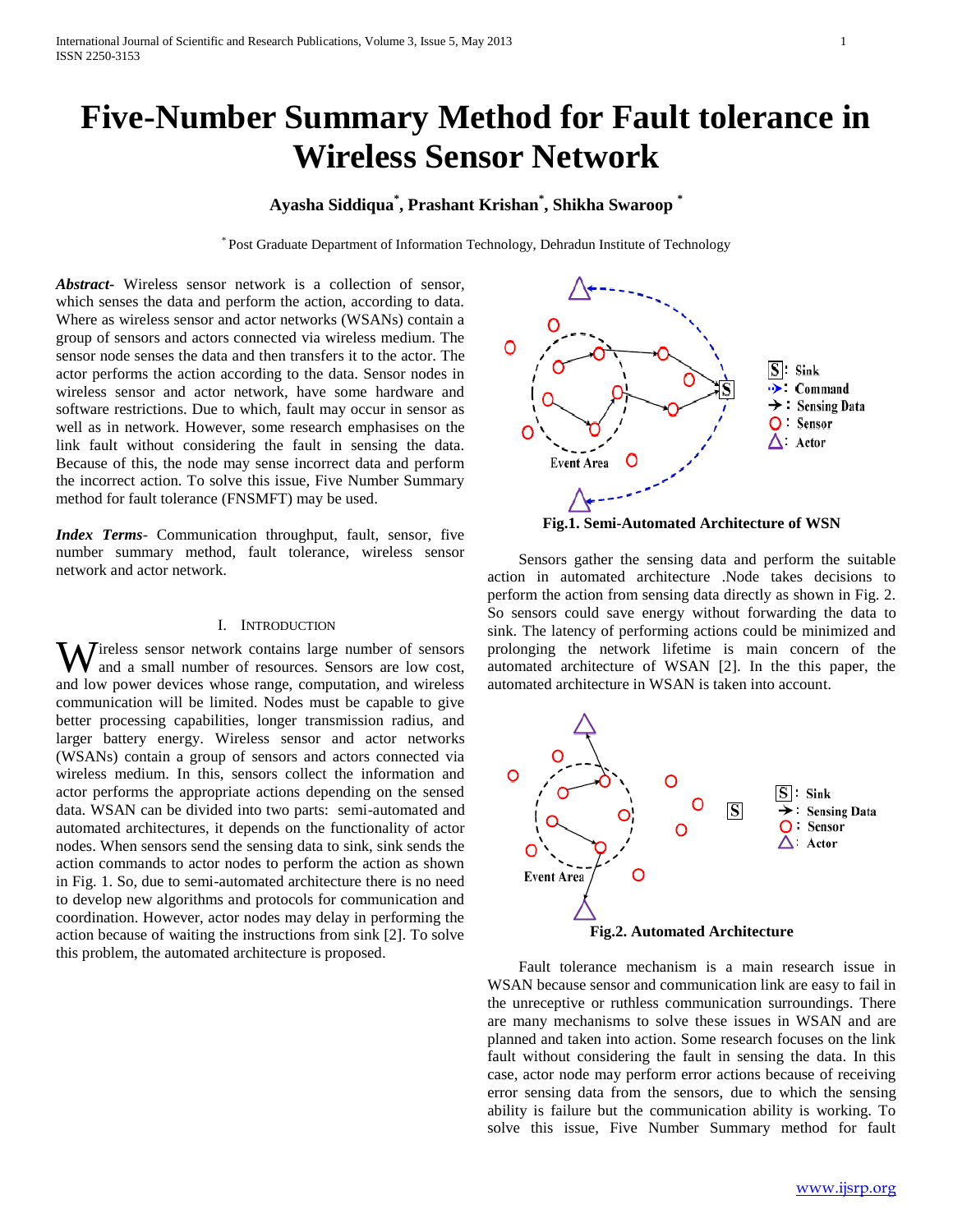tolerance (FNSMFT) is analysed in this paper. In FNSMFT, it uses the attribute of different data to sift the correct data by five number summary method. Therefore, in FNSMFT, node could perform the correct actions after receiving the correct sensing data.

## II. RELATED WORK

 Fault-tolerant permit a system to continue its operation, maybe at a reduced level, instead than failing entirely, when some of the parts are failed in system. Fault tolerance is the important part of the WSAN due to limited energy and communication link failure. There are many mechanisms to solve these issues in WSAN and are planned and taken into action. Some depth studies emphasis on the link fault without considering the fault in sensing the data. Because of this, sensors may send the error data to actor node and node may perform the incorrect computation. In this way, the sensing function may fail, but the communication function may work properly.

 Average fault tolerant mechanism is proposed (AFTM) [6] to solve this problem. In AFTM, it defines *r* as a threshold value of failure,  $D_{avg}$  as an average data value and  $D_i$ , is the sensed data value of sensor *i*. AFTM denotes sensing data as Byzantine Fault [18], whereas the absolute difference between real data and the sensing data will be greater than *r*. This type of sensor is also taken as the fail sensor in AFTM.

 In AFTM, firstly the actor node calculates the average data value D*avg* using the all sensed data of sensor node. Then the comparison will be performed by actor node between the average data value  $D_{avg}$  and sensed data value  $D_i$  of sensor *i*. If the difference between them will be greater than  $r$  then  $i$  will be considered as a fail sensor and sensed data value *D<sup>i</sup>* will be fail. At last, the appropriate actions will be performed by filtering the correct sensing data.

For Example, 10.5 °C, 15.1 °C, 15.0 °C, 15.3 °C, 14.7 °C are sensed by sensor nodes 1, 2, 3, 4, and 5 in an event area. Let the value of  $r$  is 2  $\mathrm{C}^{\circ}$  and the real ambient temperature is 15  $\mathrm{C}^{\circ}$ . In this case actor node calculates the  $D_{avg}$  as 14.12 <sup>o</sup>C and compares it with other sensing data. After the computation done from actor node, |D*avg* – *D1* |-*r*, | D*avg* – *D2* |-*r*, | D*avg* – *D3* |-*r*, | D*avg* – *D4* |-*r*, and  $|D_{avg} - D5|$ -*r* are 3.62 °C, 0.98 °C, 0.88 °C, 1.18 °C, 0.58  $^{\circ}$ C respectively. Now we can see that, 3.62  $^{\circ}$ C is large than *r*. In this case, sensor 3 will be considered as fail sensor and its sensing data will be discarded. Now, the actor node could compute the average temperature value as  $15.025\text{ °C}$  from sensor 2, 3, 4, and 5, and make the proper actions.

Conversely, if the data sensed by sensor  $3$  is  $0^{\circ}$ C instead of 10.5 <sup>o</sup>C. The actor node computes the  $D_{avg}$  as 12.02 <sup>o</sup>C and compares it with other sensing data. After the computation by actor node, | D*avg* – *D1* |-*r*, |D*avg* – *D2* |-*r*, |D*avg* – *D3* |-*r*, | D*avg* – *D4* |-*r*, and  $D_{avg} - D5$  |-*r* are 12.02 °C, 3.08 °C, 2.98 °C, 3.38 °C and 2.68  $^{\circ}$ C respectively. Here, mostly values are greater than *r*. Therefore, mostly sensors will be considered as the fail sensor and their sensing data will be discarded. But we know that, only sensor 3 is fail. To solve this problem, Five Number Summary method for fault tolerance (FNSMFT) can be used.

# III. FIVE NUMBER SUMMARY METHOD FOR FAULT TOLERANCE

 There is an important issue while designing a fault tolerance which is efficient, in wireless sensor network and wireless sensor and actor network, where sensors and communication link are prone to failure in hostile and harsh environment. However, some research emphasis on the link fault without considering the fault in sensing the data. To solve this problem, average fault tolerant mechanism was proposed (AFTM). However, average fault tolerant mechanism is not able to select the right sensing data.

 To solve the above problem, Five Number Summary method for fault tolerance (FNSMFT) may be used. In FNSMFT, it will select the right sensing data and the sensors that perform correctly. Because of this, the actor node will perform the suitable actions.

#### 3.1 Five Number summary Method

 In five number summary method, firstly data will be sorted in a ascending order. For example, if the total number of data is n, then the n/4 will be the first part of data, n/2 will be the second part of data, and 3\*n/4 will be the third part of data. Let us suppose the first part; second part and the third part will be represented by  $Q_1$ , M and  $Q_3$  Maximum and Minimum data will be denoted by Max and Min. The relation of  $Q_1$ , M,  $Q_3$ , Max and Min are defined as the five-number summary as show in Fig. 3.



3.2 Process of Five Number Summary Method

 Firstly, we will collect the sensing data and sort it in ascending order. Then we calculate  $Q_1$ , M,  $Q_3$  Max and Min. If Max-Min  $\lt r$ , then we store the value of min and max in  $C_{min}$  and *Cmax* respectively, which are temporary variables. If Max-Min !< r , then we check the difference between the parts which is less then r/2 until unless we get *Cmin* and *Cmax.* For getting this we sift the partition. And then correction will be made by actor node for sensing and computing the correct data and sensor node respectively.

# IV. CONCLUSION

 Fault tolerance mechanism is a main research issue in WSAN because sensor and communication link are easy to fail in the unreceptive or ruthless communication surroundings. There are many mechanisms to solve these issues in WSAN and are planned and taken into action. Some research focuses on the link fault without considering the fault in sensing the data. In this case, actor node may perform error actions because of receiving error sensing data from the sensors, due to which the sensing ability is failure but the communication ability is working.

 To solve this problem, Five Number Summary method for fault tolerance (FNSMFT) can be used. We divide the sensing